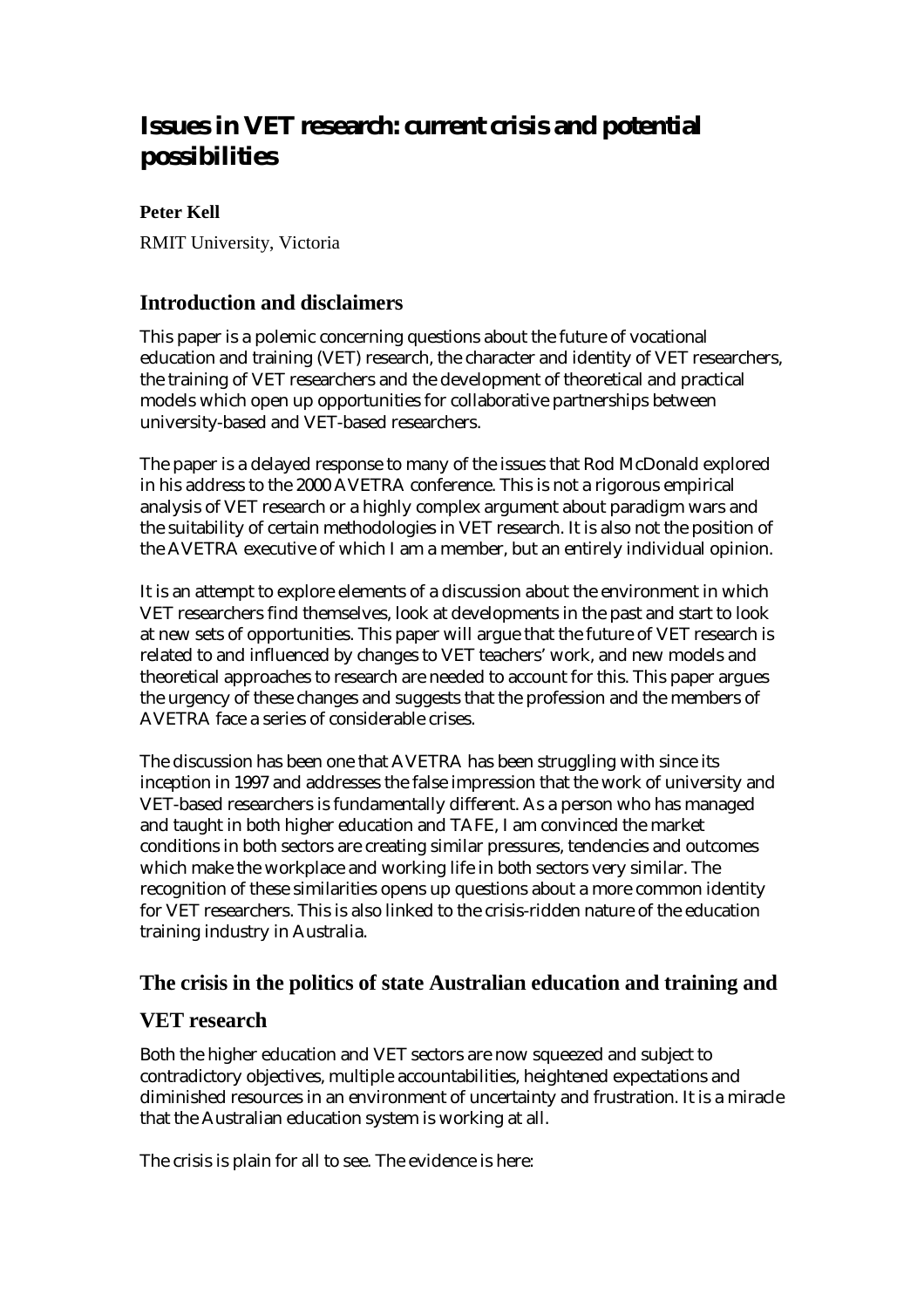- The Commonwealth contribution to VET has fallen from close to \$950m in 1997 to \$825m in 1999 (NCVER 2000; NCVER 1999)
- Commonwealth expenditure as a percentage of GDP has gone down from .075% in 1996 to .058% in 2000-2001, and down further to below .055% in 2003-2004.
- Research and development expenditure has dropped from .043% as a percentage of GDP in 1990-1991 to .035% in 1998-1999.

All the expenditure graphs and diagrams look like alpine ski jumps progressing downwards. Australia now ranks so badly that in OECD terms, on combined expenditure we are only above Luxembourg, Japan and Greece.

Just to remain treading water, Australia would need to bring its expenditure up a further \$5.1 billion or 18% per annum of current outlays.

While the inputs are falling, the demands on the system are not. The Australian Education Union (AEU) estimates that there will be a 5.7% increase in TAFE enrolments, and to counter balance the decline in funding, is demanding an increase of \$310m.

The research training environment is little better and because of VET research's recent arrival in the research arena, the VET research community is in a particularly vulnerable position. Key changes include:

- Abolition of HECs-funded postgraduate research places and the introduction of an allocated level of 25,000 research places.
- Falls in participation levels in postgraduate coursework degrees in education and training of 25% after the introduction of full fees (Meyenn 1999).
- Australian Research Council funding, although being increased by \$240m, will predominantly be directed to traditional science and technology-based faculties.

To cap off a challenging environment:

- VET research didn't rate a mention in the much vaunted federal government Innovations Statement.
- The frenzy around teacher shortages in the politically sensitive areas of primary and secondary schooling will mean that VET teacher training and research will be squeezed in the 'carve up' of teacher training funds. The increased popularity of VET in Schools programs will mean that there may be some integration with secondary teaching, providing some future opportunities.
- There is no real universal agreement on a minimum qualification for VET teachers. Indeed, the industry benchmark for teacher qualifications seems to be accepted as the Certificate IV in workplace training. This qualification level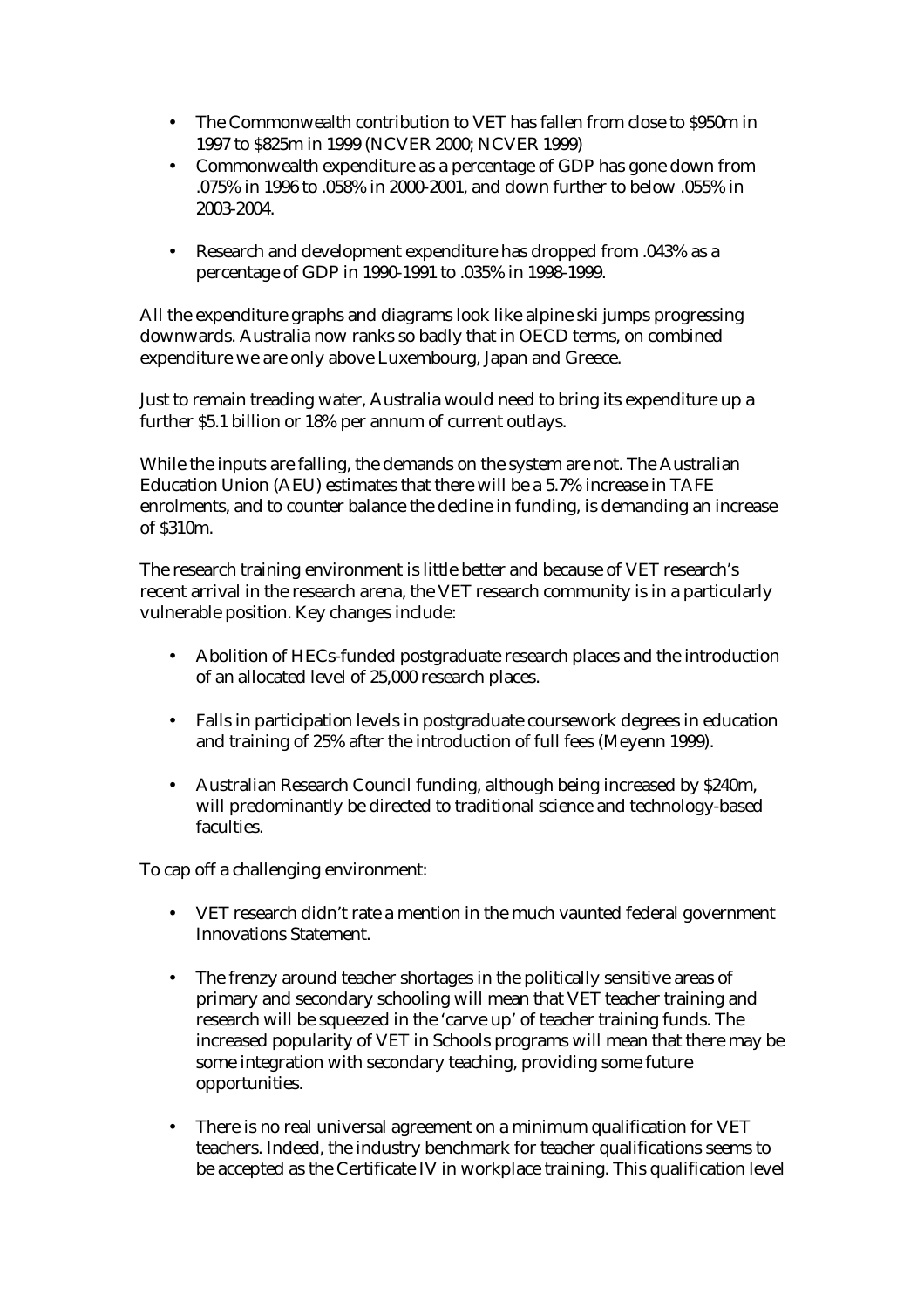is below significant parts of the VET profile in AQF levels 5-7. Some enlightened training organisations, under pressure from unions, have incorporated qualification ceilings as part of their enterprise agreements, but the tendency is towards a 'minimalist' line on qualifications.

• There is a greying of the VET teacher profile in TAFE, and this suggests that the next ten years will be a decade when the issues of renewal of a teaching workforce will occupy a new importance. Accompanying this will be an exploration of what work teachers might be doing in the context of new learning technologies and the changing nature of work generally.

Coupled with this is a highly risky politicised research environment characterised by high levels of political interference, vetting and sanitising. Research has been increasingly used as part of state 'image management' and as an instrument of government. The notion that publicly funded research is essentially part of the democratic process of informing citizens seems to be an unpopular notion, with bureaucrats and politicians anxious to avoid any criticisms of government performance. In the post-1996 era, the legitimacy of certain types of research has also been hysterically discredited. The Howard government and its allies have collectively criticised the 'black armband' history mentality surrounding revisionist and critical histories, and have actively intervened to prevent ARC grants going to projects that might be antipathetic to the government line.

This complex scenario now characterises the general research environment in Australia. It is an environment which is also typified by claims of a 'brain drain', as researchers flock overseas as a result of the frustration of a very unsympathetic intellectual environment, being lured by better pay conditions and research funds elsewhere.

# **The crisis of sponsorship, purpose and direction?**

Publicly funded VET research has enjoyed a period of steady growth in activity since the late 1980s. The report *No Small Change* (McDonald 1993) acted as a catalyst for this in acting as both an audit on research at the time and a vehicle for developing a national strategy. The other prime move for growth was The Australian National Training Authority Research Advisory Council (ANTARAC), which distributed research funds in VET until 1996 when this role was undertaken by the National Centre for Vocational Education Research (NCVER). NCVER has been the managing agent for the National Research and Evaluation Strategy for VET 2001-2003 and has identified ten priority areas and allocated funding on a national basis.

Funding for VET broadly spans three areas:

- The development of reference data on VET
- The funding of National Research Centres and National Projects
- The funding of targeted and open category grants on an annual basis.

The National VET research strategy closely shadowed the development of reforms in the VET sector, which have been broadly described as the National Training Reform Agenda (NTRA). The NTRA was arguably one of the most instrumental and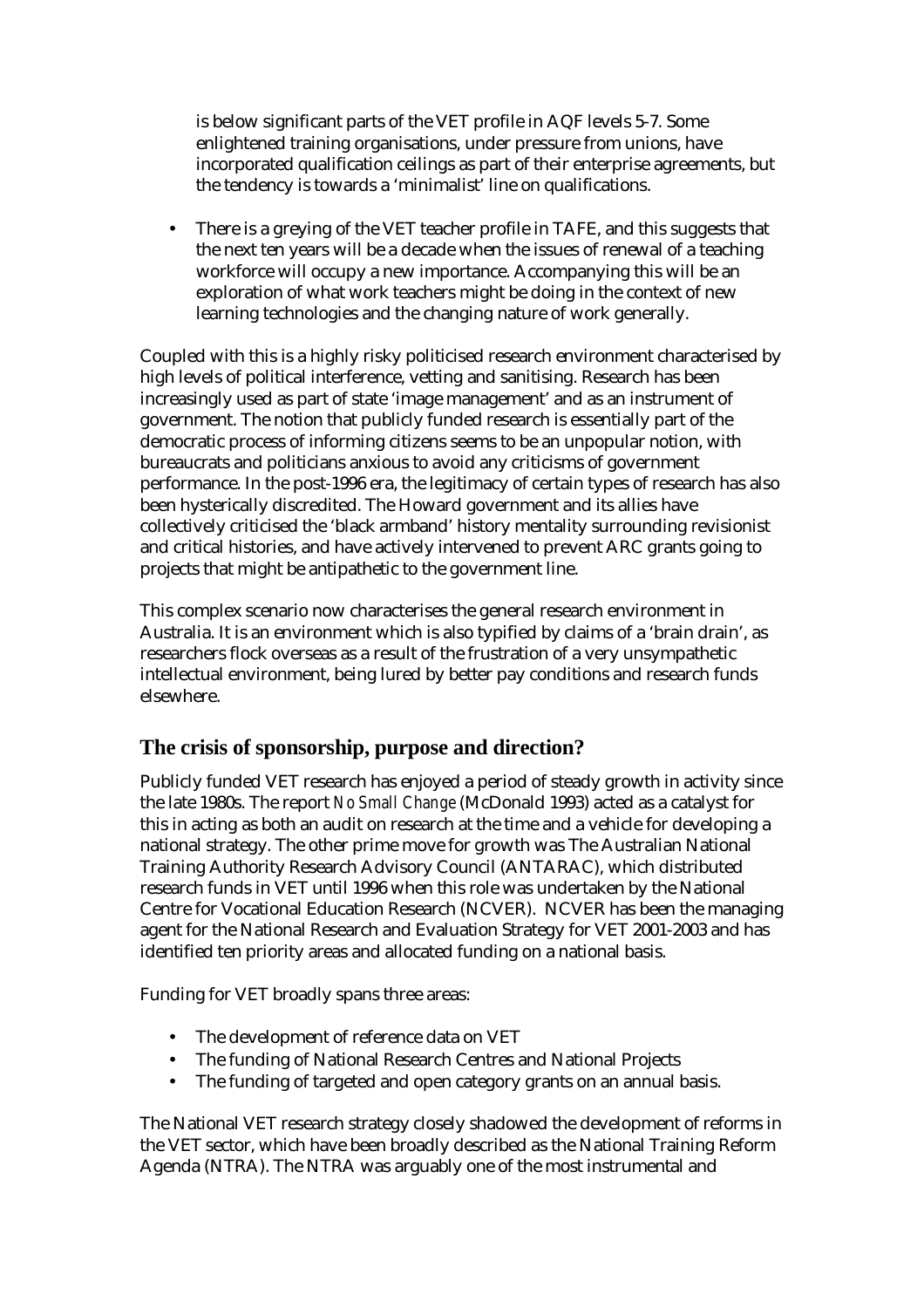interventionist policy developments of the labour years and this tradition has been continued by the coalition Howard government.

Ideologically committed to a de-regulationist approach that demanded a VET system with greater proximity to the needs of industry, the NTRA policy makers excluded educationalists, some unionists, small business, academics and VET teachers. The NTRA adopted a mantra of competition, privatisation, instrumental restructuring and unrelenting waves of reforms which has tended to confuse and alienate many stakeholders. It would be untrue to argue that there were no benefits, but it is also true to say the cost has been high.

In the context of this highly interventionist environment, the state research agenda naturally closely shadowed government priorities. While *No Small Change* (McDonald 1993) lamented the absence of a strong critique of developments in VET, it is unlikely that it will ever emerge from a state-funded research program which is closely aligned with policy implementation. In the context of contemporary public administration, research is seen as occupying a major role in image management.

It is interesting to look at the spread of funds in the National Research and Evaluation Council's (NREC) research in 2000. The break up reported in the latest AVETRA *Research Today* is as follows. There were 185 submissions

- Universities had 89 submissions and were successful in 16, having a 18% success rate.
- TAFE and private institutions submitted 36 and were successful, with seven having a success rate of 19%.
- Consultants submitted 46 proposals and won seven, with a 15 % success rate.
- Industry submitted seven and all were unsuccessful.

There are some interesting developments here, because for all the rhetoric of meeting industry needs, there is little evidence of this transferring to NREC grants. Perhaps industry partners are in consortia with universities, TAFE and private providers. TAFE and university success rates are almost equal in outcomes, although TAFE submit only 19% of submissions compared to universities who submit 48%.

On all counts the success rate is very low, and there must be a growing number of frustrated potential researchers out there. The success rate has remained fairly stable at 18%, which means there is a fail rate of 82%! (Gibb 2000). In the context of these developments, such programs as Framing the Future and Learnscope are predicably attracting applications which merge research and teaching.

If we look at the categories where this research funding is allocated (Gibb 2000), we see:

- 70% of funds went to priority areas
- 24% of funds were allocated in the open category (long-term priorities or 'priorities not yet nominated')
- 6% were in consolidation studies (short studies on identified gaps).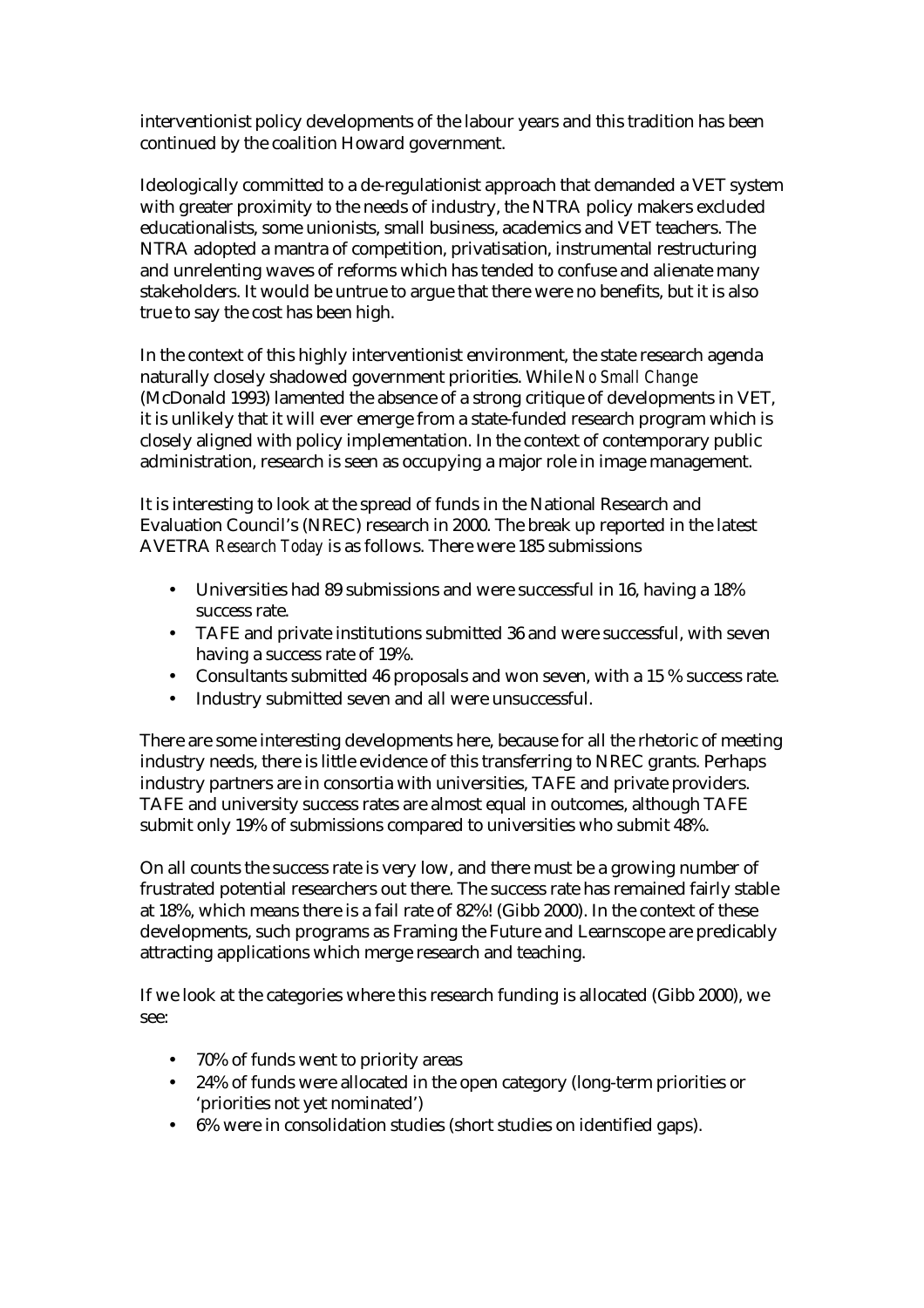There are no special categories for equity and social inclusion, as these are embedded and mainstreamed within the overall program. The wisdom of this in the context of the sorts of debates concerning the 'great divide' in equality of opportunity in the Howard era suggests some need for a rethink.

This split of funds creates questions about the nature and character of the orientation of VET research and the formation of an identity and purpose of VET research that is discussed in the next two sections.

## **The crisis of future identities for VET researchers**

The instrumental and rationalist nature of publicly funded research has created significant dilemmas for the role of researchers and intellectuals in the broadest sense. Aronowitz and Giroux (1993) have discussed the impact of the technorationality policy settings on the role of the intellectual and inquirer. They argue that there has been a shift towards what they term accommodating and hegemonic intellectuals and retreat from a critical discourse. They argue that the product of corporatist policy settings, rationing of scarce research resources and the technorational approach to administration have created a situation where silence and compliance are more valued than a critical voice. Habermas has described this tendency towards depoliticisation, arguing that the collapse of problematic issues to matters associated with a rational 'technological fix' acts to uncouple issues from the political process (Habermas 1990).

Aronowitz and Giroux (1993) highlight the danger of an uncritical research approach, where researchers are not aware of the process in which they are engaged and their enlistment as agents of the status quo. While these researchers argue they are dispassionate and objective - being removed from class, political and economic struggles - Aronowitz and Giroux suggest this is a spurious concept of scientific objectivity. They suggest that objectivity hides the colonisation of research agenda and research findings by major corporate interests and the interconnectivity and interdependence between capital, government and the producers of knowledge. The close relationship between the researcher and the public sector has, according to Aronowitz and Giroux, resulted in a collapse of the role of researcher and its replacement with a role of policy consultant. In this context, opportunities for social change is minimised and timid complicity maximised.

There are some serious questions about these changes that obscure the purpose and focus of the roles of all researchers. But it has serious implications for VET researchers in an environment dominated by 'evaluative' research that is mostly directed to the science of policy rather than a wider exploration of issues.

There is also a prevailing view that unless research is immediately 'useful' in addressing the needs of government, it lacks legitimacy. This attitude fails to appreciate the fact that research may address multiple audiences and that there is often a delay factor on the 'pick up' research. It is also an attitude that does little to encourage a diversity of viewpoints on the purpose and rationale of research in a democratic society.

In short there is a crisis of identity. This crisis sees: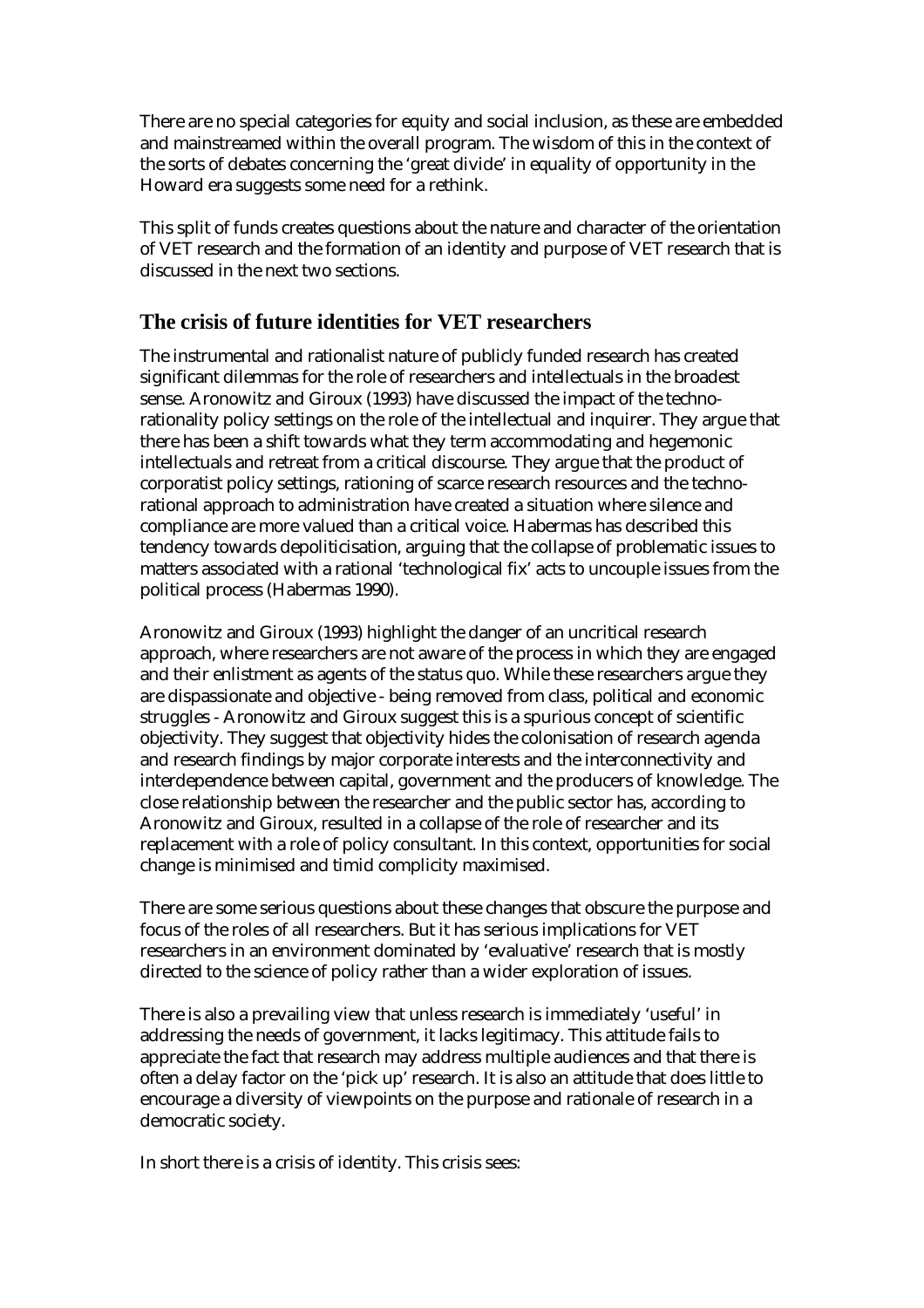- Research as evaluative and researchers as policy consultants running the risk of becoming captured by a public relations agenda that mutes problematic issues and is subject to vetting and sanitising. Far worse is the temptation towards suppression, a tendency that goes to the very heart of a democratic and open society. This was summarised by one respondent to Terri Seddon's 1999 address as 'blind systemic resistance'.
- Instrumental and evaluative research also suppresses broader questions about human rights, ecology, poverty, sexual discrimination, racism and questions concerning the more questionable outcomes of globalisation. Even though many funded projects deal with these issues, there is an anxiety and tension about how they should be present to avoid offending government elites.
- Research being developed and directed exclusively to an industry and government constituency runs the risk of preventing a meaningful interface with the practitioners and teachers in the VET system. This is a major issue in VET research, where the NTRA has been responsible for the disenfranchisement of VET teachers from many aspects of their professional role. The extent to which university researchers and consultants have been co-opted to conduct research 'on' VET teachers has been a disturbing trend, which has a divisive and corrosive impact on the ability for VET researchers in TAFE and universities to forge a unified identity.

## **Future opportunities**

The future for VET researchers is increasingly related to the future changes to the work of teachers and VET practitioners. Many of the opportunities for postgraduate research are shrinking and success in competitive grants has such low odds of success that it is difficult to see where future developments will come from. There are several opportunities that also involve a broader notion of VET researchers and teachers' roles.

The roles of VET teachers are being reshaped profoundly by new learning technologies, the changing nature of work and the changing nature of their own organisations. This now includes an orientation to globalisation and working in culturally diverse contexts. This high level of change introduces new possibilities for merging aspects of improvement and innovation in their work to a research agenda. The phenomena of change and the processes and outcomes of these changes provide fertile opportunities for a new research culture that involves new forms of partnership between academics, researchers, practitioners, teachers and policy makers. In a way, the level of change is so profound for all partners that there is now a mutual interest in exploring new and creative ways of developing and maintaining VET research capacity.

One example that I can see emerging is the opportunities for very different relationships between universities and VET practitioners. The recent popularity of research by project degrees sees some important developments. These degrees not only provide an important credentialling function for VET practitioners, they also have the potential to reshape power relationships surrounding knowledge. Workbased degrees provide the opportunity for participants to theorise their experience of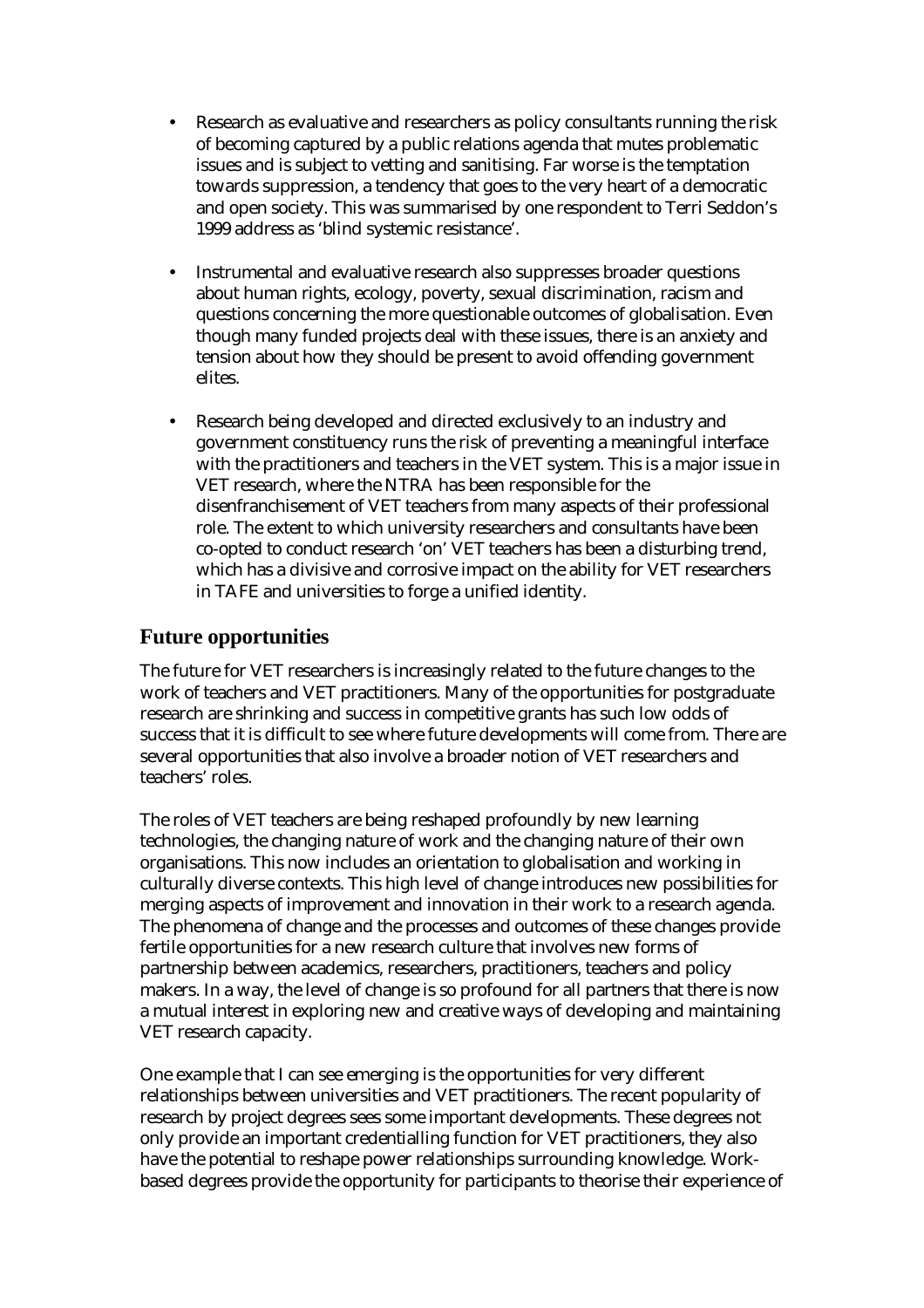change and to re-theorise the power relationships around work and workplaces. Universities have been forced to renovate and re-conceptualise their own views and practices concerning the teaching of research degrees, to include learning groups and clustered supervision etc in forms of action research which challenge the positivist notions of research that dominate VET.

Most importantly, there is a heightened opportunity to develop cooperative and collaborative research partnerships across the sectors that legitimate and theorise the workplace knowledge of practitioners, participants and the key stakeholders in the VET sector.

These sort of mutual partnerships need also to span simplistic binaries around notions of applied and theoretical research and seek to establish a role for VET researchers that challenges the instrumental perspectives of research.

The notion of the transformative intellectual proposed by Aronowitz and Giroux provides a signpost for future VET researchers, because their notion of the 'transformative intellectual' incorporates a commitment to collective forms of organisation that involves and engages all levels of educational professionals in projects. They argue for the establishment of collaborative social projects that engage the nature of school life. In the context of VET, this would provide opportunities for those involved in training. According to Aronowitz and Giroux, this would also provide opportunities to redefine the traditional practice and theory relationship within the context of alliances with each other. This overcomes the differentiation between the theoretical production of knowledge and practical knowledge, and assists to develop common social and political goals. It helps promote and trigger an integration between the political, the pedagogical and the analysis of issues in broader terms rather than narrow instrumental priorities of bureaucrats and reactionary politicians. This means that issues that have been excluded from instrumental policy settings such as human rights, gender equity, poverty alleviation, racial equality and the impact of globalisation may be resituated within a broader, more democratic research agenda.

An orientation around the notion of the transformative intellectual addresses one of the conclusions that John Stevenson arrived at in his summary of papers published in the Australia and New Zealand Journal of Vocational Research from 1993-1999. Stevenson concluded that

> It reinforces the need to redress the top down technological driven, short term focus of vocational curriculum, re-elevate the needs of learners, redress the problems in vocational knowledge development and assessment and overcome the stresses in the vocational education system caused by the nature and implementation strategies of the corporatist reform movement, this work is important both for practice and for informing policy (Stevenson 1999 p 122)

It is also important because the strategy resituates VET research in the broader dimensions of the political crisis that has engulfed Australian education and training.